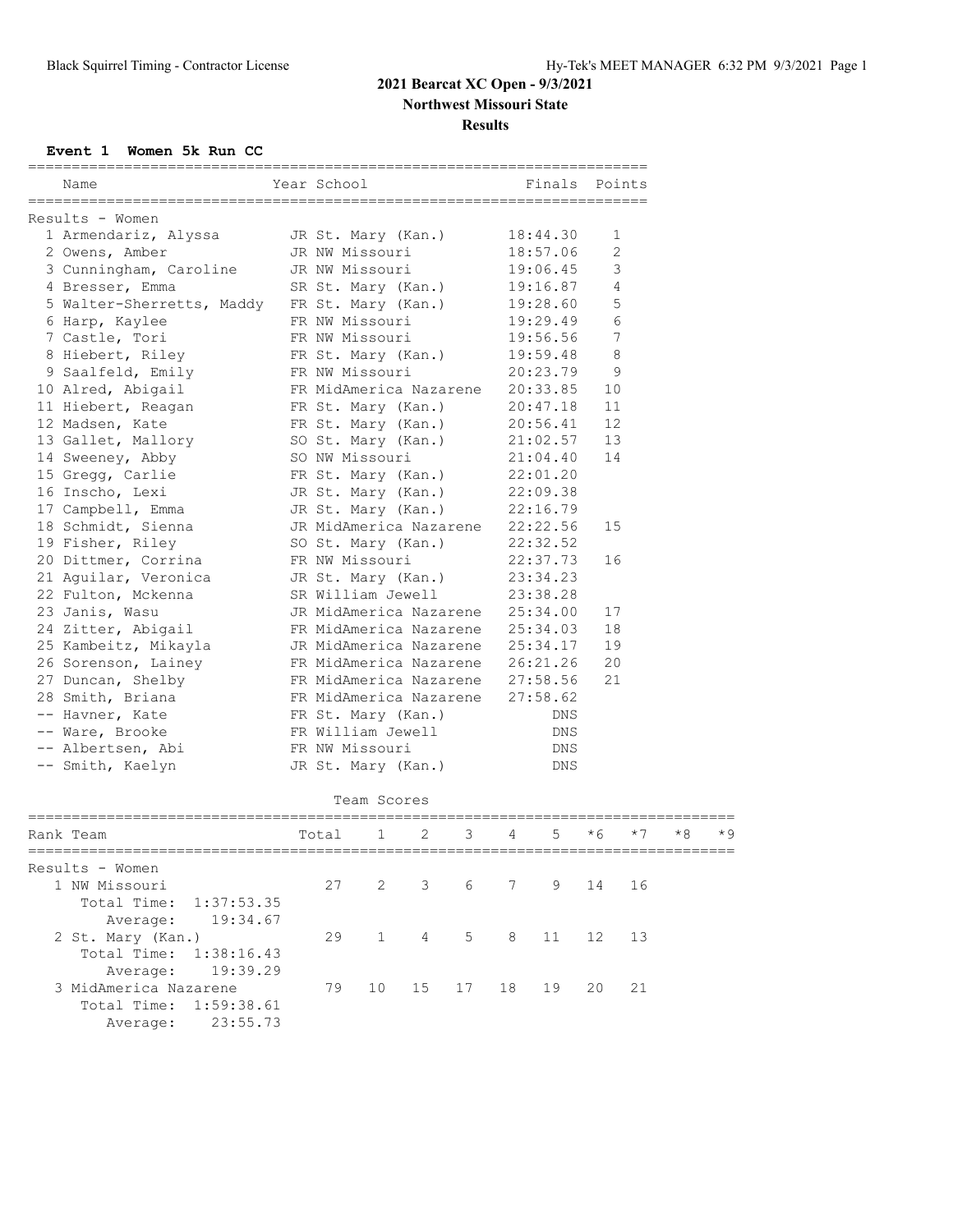# **2021 Bearcat XC Open - 9/3/2021**

**Northwest Missouri State**

#### **Results**

### **Event 2 Men 7k Run CC**

| Name                   | Year School            | ---------------------<br>Finals | Points         |
|------------------------|------------------------|---------------------------------|----------------|
| Results - Men          |                        |                                 |                |
| 1 Bowen, Johnathan     | SR St. Mary (Kan.)     | 22:14.68                        | 1              |
| 2 Nkamasiai, Jacob     | JR NW Missouri         | 22:25.87                        | $\overline{2}$ |
| 3 Norris, Jake         | JR NW Missouri         | 22:42.40                        | 3              |
| 4 Kipyego, Fedrick     | JR NW Missouri         | 22:54.08                        | $\overline{4}$ |
| 5 Skinner, Luke        | SR St. Mary (Kan.)     | 22:58.05                        | 5              |
| 6 Vazquez, Eric        | SR St. Mary (Kan.)     | 23:07.28                        | 6              |
| 7 Merritt, Brig        | JR St. Mary (Kan.)     | 23:14.54                        | 7              |
| 8 Lagat, Mike          | SR NW Missouri         | 23:19.03                        | 8              |
| 9 Heline, Ryan         | FR St. Mary (Kan.)     | 23:19.41                        | 9              |
| 10 Lisoreng, Augostine | SR NW Missouri         | 23:21.40                        | 10             |
| 11 Rojas-King, Elvis   | SO St. Mary (Kan.)     | 23:41.66                        | 11             |
| 12 Erwin, Brendan      | SR St. Mary (Kan.)     | 23:49.70                        | 12             |
| 13 Bohon, AJ           | SO St. Mary (Kan.)     | 23:51.80                        |                |
| 14 Dahle, Tucker       | SR NW Missouri         | 23:54.41                        | 13             |
| 15 Stoltzfus, Dylan    | FR St. Mary (Kan.)     | 23:57.69                        |                |
| 16 Neidig, Liam        | FR St. Mary (Kan.)     | 24:04.52                        |                |
| 17 Stark, Jared        | SR St. Mary (Kan.)     | 24:14.81                        |                |
| 18 Ramsdell, Trevor    | JR NW Missouri         | 24:24.13                        | 14             |
| 19 Mwihaki, James      | FR MidAmerica Nazarene | 24:47.71                        | 15             |
| 20 Goestche, Austin    | FR NW Missouri         | 24:51.27                        |                |
| 21 Myers, Brayden      | SO St. Mary (Kan.)     | 24:57.17                        |                |
| 22 Baker, Tommy        | FR St. Mary (Kan.)     | 25:08.30                        |                |
| 23 Underwood, Colton   | FR St. Mary (Kan.)     | 25:09.23                        |                |
| 24 Santiago, Christian | JR William Jewell      | 25:12.94                        |                |
| 25 Cooley, Kaden       | FR St. Mary (Kan.)     | 25:19.66                        |                |
| 26 O'Dwyer, Austin     | FR St. Mary (Kan.)     | 25:19.84                        |                |
| 27 Adams, Dawson       | FR St. Mary (Kan.)     | 25:36.83                        |                |
| 28 Loy, Taegan         | FR St. Mary (Kan.)     | 25:44.88                        |                |
| 29 Maliko, Albert      | JR MidAmerica Nazarene | 25:48.32                        | 16             |
| 30 Perez, Luis         | FR St. Mary (Kan.)     | 25:49.76                        |                |
| 31 Flannigan, Kevin    | FR St. Mary (Kan.)     | 26:07.38                        |                |
| 32 Galvin, Trey        | FR St. Mary (Kan.)     | 26:10.61                        |                |
| 33 Beine, Dominic      | FR St. Mary (Kan.)     | 26:11.86                        |                |
| 34 Kosgei, Bramwel     | FR MidAmerica Nazarene | 26:22.48                        | 17             |
| 35 Thomas, Aidan       | FR MidAmerica Nazarene | 26:42.15                        | 18             |
| 36 Spicer, Derrick     | SR MidAmerica Nazarene | 26:43.01                        | 19             |
| 37 Bourquin, Bret      | FR MidAmerica Nazarene | 26:46.77                        | 20             |
| 38 Stephanos, Gus      | JR St. Mary (Kan.)     | 26:59.24                        |                |
| 39 Ballesteros, Juan   | JR MidAmerica Nazarene | 27:27.96                        | 21             |
| 40 Massaro, Owen       | FR MidAmerica Nazarene | 27:34.30                        |                |
| 41 Lee, Luke           | FR MidAmerica Nazarene | 27:56.01                        |                |
| 42 Weeks, Chase        | FR William Jewell      | 28:27.72                        |                |
| 43 Branch, Harley      | SO William Jewell      | 29:03.47                        |                |
| 44 Smith, James        | SO William Jewell      | 29:57.35                        |                |
| -- Briody, Brendan     | SR St. Mary (Kan.)     | DNS                             |                |
| -- Gallegos, Michael   | FR St. Mary (Kan.)     | DNS                             |                |